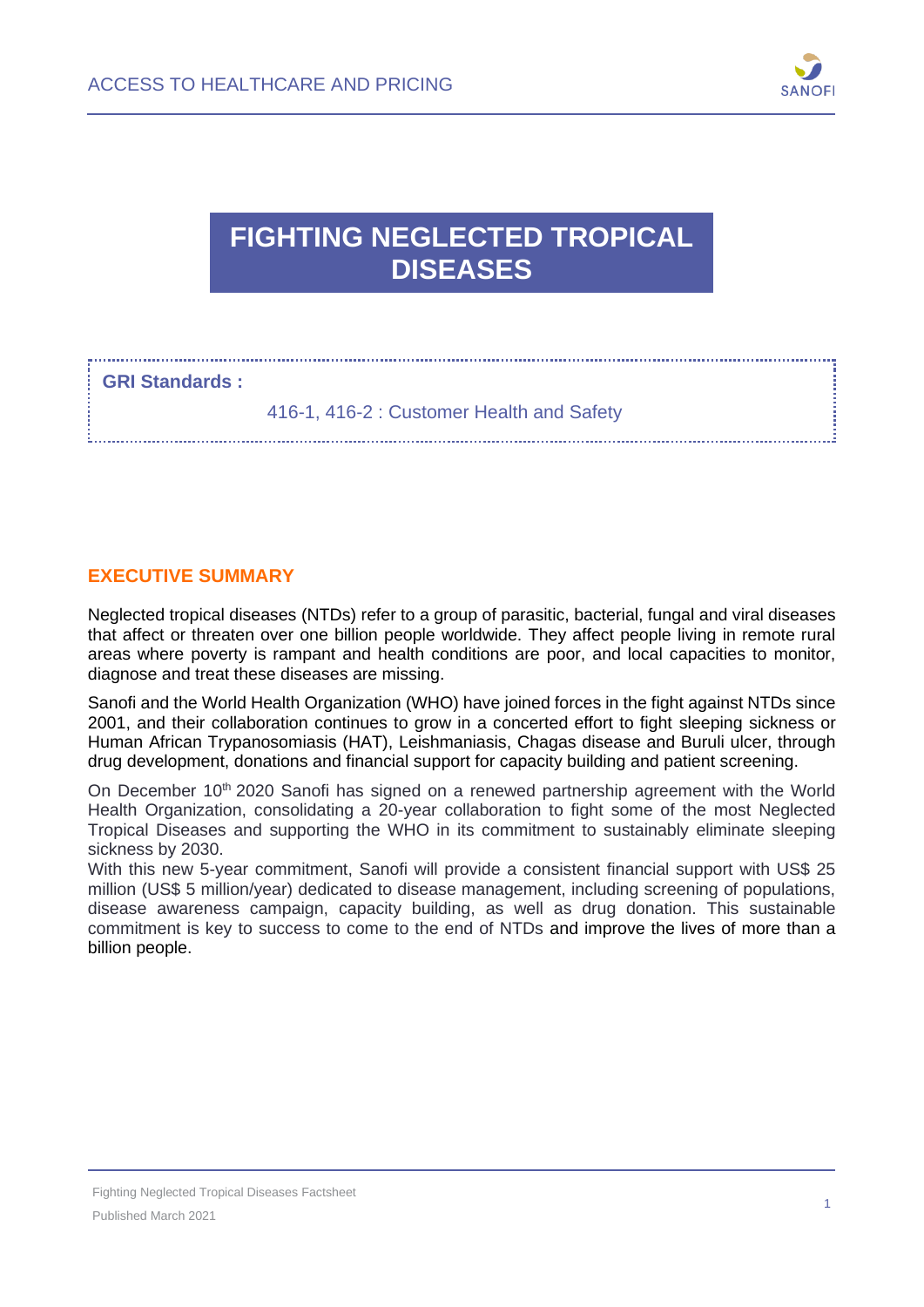# **TABLE OF CONTENTS**

| 4.1. Committed to providing treatments for sleeping sickness as long as needed  4 |
|-----------------------------------------------------------------------------------|
| 4.2. Resuming the downward trend in the number of new cases 5                     |
|                                                                                   |
|                                                                                   |
|                                                                                   |
|                                                                                   |
|                                                                                   |
|                                                                                   |
|                                                                                   |

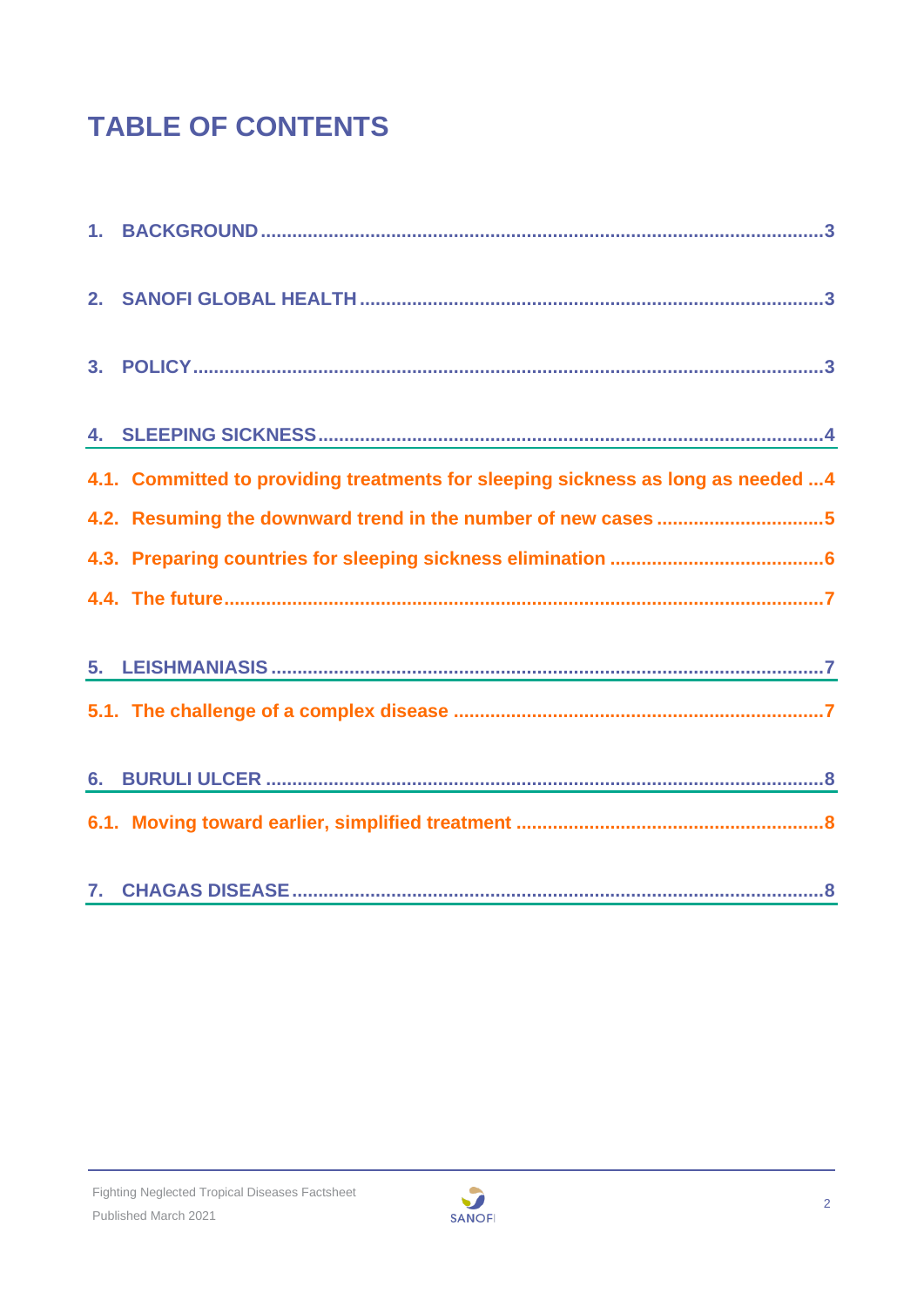#### <span id="page-2-0"></span>**1. BACKGROUND**

Neglected Tropical Diseases (NTDs) are very low on the list of international public health priorities and health agendas. NTDs refer to a group of parasitic, bacterial, fungal and viral diseases that cause substantial illness for more than one billion people globally, affecting the world's poorest communities. In the context of Covid-19 pandemic, funding for research and development to find new treatments is even more limited, given that the potential return on investment is either very small or nonexistent. Consequently, most of the medicines available today were developed years ago and are not always adapted to the needs of patients and caregivers. There is also a real risk that resistance to these treatments will develop, making them ineffective.

The support of endemic countries and increased awareness within the international community are fundamental to eliminating and controlling these diseases.

There are 149 countries and territories where NTDs are endemic. In at least 100 of them, two or more of these diseases are endemic.

*For more information, see : [http://www.who.int/neglected\\_diseases/en/](http://www.who.int/neglected_diseases/en/)*.

### <span id="page-2-1"></span>**2. SANOFI GLOBAL HEALTH**

Sanofi Global Health is dedicated to conduct, in collaboration with its partners, initiatives for the most vulnerable populations in low- and middle-income countries, to provide sustainable solutions to unmet medical needs in malaria, neglected tropical diseases, tuberculosis, diabetes, cardiovascular diseases, mental health and epilepsy.

#### <span id="page-2-2"></span>**3. POLICY**

Sanofi's commitment to NTDs is demonstrated by the company's corporate social responsibility, as well as our expertise, developed since 1946, in the research and production of treatments for sleeping sickness (Human African Trypanosomiasis, or HAT) and leishmaniasis.

Sanofi and the World Health Organization (WHO) have joined forces in the fight against NTDs since 2001, and their collaboration continues to grow in a concerted effort to combat HAT, leishmaniasis, Chagas disease and Buruli ulcer.



- **2001-2005 :** An initial collaboration is formed to combat HAT.
- **2006-2010 :** The collaboration is expanded to include other NTDs : leishmaniasis, Buruli ulcer, Chagas disease and yaws.
- **2011-2015 :** The collaboration is renewed for an additional five years, with the goal of eliminating sleeping sickness as a public health concern by 2020 and improving control of leishmaniasis, Buruli ulcer and Chagas disease.
- **2015-2020 :** The collaboration is renewed for another 5 years to continue the goal of eliminating HAT by 2020.

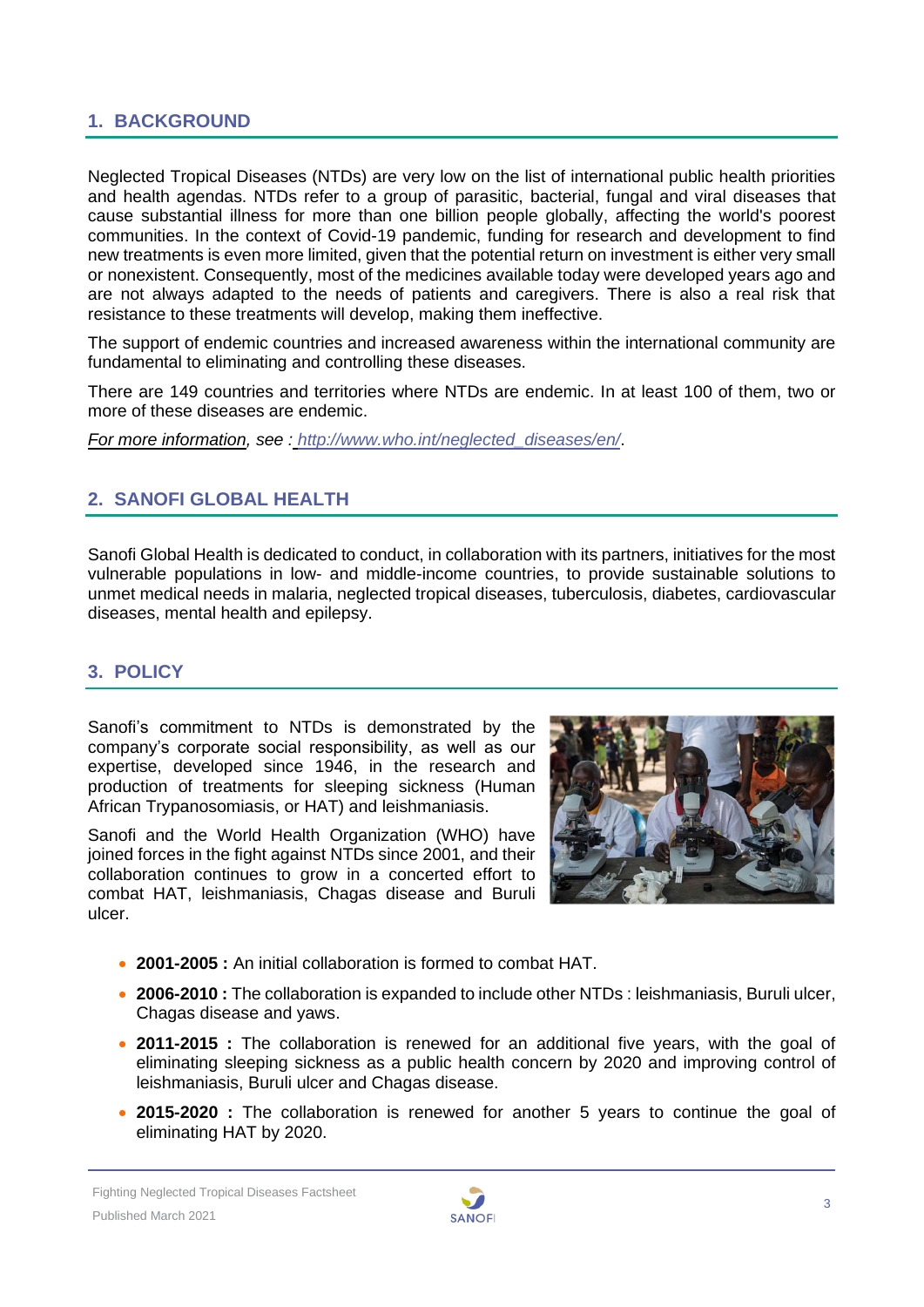• **2021-2025 :** The collaboration is renewed for another 5 years to continue the goal of sustainable elimination of HAT as per the new WHO-NTD roadmap 2030.

Since 2001, the company has contributed US\$5 million per year in financial support and drug donations to the WHO for the treatment of sleeping sickness, Chagas, leishmaniasis, Buruli ulcer and yaws.

Thanks to this support, the WHO, working with the national disease control programs, is able to ensure that all patients with sleeping sickness, no matter how disadvantaged they are or how remote their dwelling place, are able to receive complex parenteral treatment at no cost. This is a major achievement considering the logistics challenge it represents.

In 2012**,** Sanofi signed the London Declaration, an initiative gathering the WHO, the Bill & Melinda Gates Foundation, several governments and 13 pharmaceutical companies, including Sanofi, in an effort to control, eliminate or eradicate 10 neglected tropical diseases by 2020 and improve the lives of over a billion people. [\(https://unitingtocombatntds.org/\)](https://unitingtocombatntds.org/)

Sanofi's long-term commitment and partnership with the WHO are fully part of Sanofi's broader new contract with society. Sanofi commits to ensure global access and affordability to health while helping healthcare systems' sustainability and leading with R&D innovation to provide sustainable solutions for unmet needs.

# <span id="page-3-0"></span>**4. SLEEPING SICKNESS**

Sleeping sickness or Human African Trypanosomiasis (HAT) is a parasitic disease transmitted by the bite of an infected tse-tse fly. It affects mostly poor populations living in remote rural areas of sub-Saharan Africa. Left untreated, sleeping sickness is usually fatal.

# <span id="page-3-1"></span>**4.1. Committed to providing treatments for sleeping sickness as long as needed**

Sanofi manufactures the majority of the medicines that are available to treat sleeping sickness (pentamidine, eflornithine, melarsoprol and fexinidazole) and provides them to the WHO at no cost, within the remit of their partnership.

The company is committed to providing drugs for the treatment of sleeping sickness for as long as necessary. Sanofi has collaborated with the Drugs for Neglected Diseases *initiative* (DND*i*) to develop a new all-oral monotherapy, fexinidazole, which has been approved at the end of 2018 in the Democratic Republic of Congo (DRC), following successful clinical trials. While previous treatments required long hospitalizations and intravenous administration, the new, all-oral monotherapy fexinidazole reduces treatment to a 10-day once-a-day treatment that is effective in both, the first and the second stage of the disease for in adults and children aged ≥ 6 years and weighing ≥ 20 kg. Fexinidazole also received WHO prequalification in March 2019 and was submitted for registration to Ugandan health authorities in April 2019. It was included in the WHO Essential medicines list in July 2019 and WHO human African Trypanosomiasis treatment guidelines in August 2019, as first line for first stage and non-severe second stage. On the 28th of January 2020, the first patient was treated with Fexinidazole in RDC, a key success for all partners involved and a key achievement on the road towards the elimination of this fatal neglected disease.

More recently in August 2020, Sanofi and the non-profit research and development organization Drugs for Neglected Diseases *initiative* (DND*i*) and Sanofi have signed an agreement to finalize the development and roll out the innovative single-dose oral sleeping

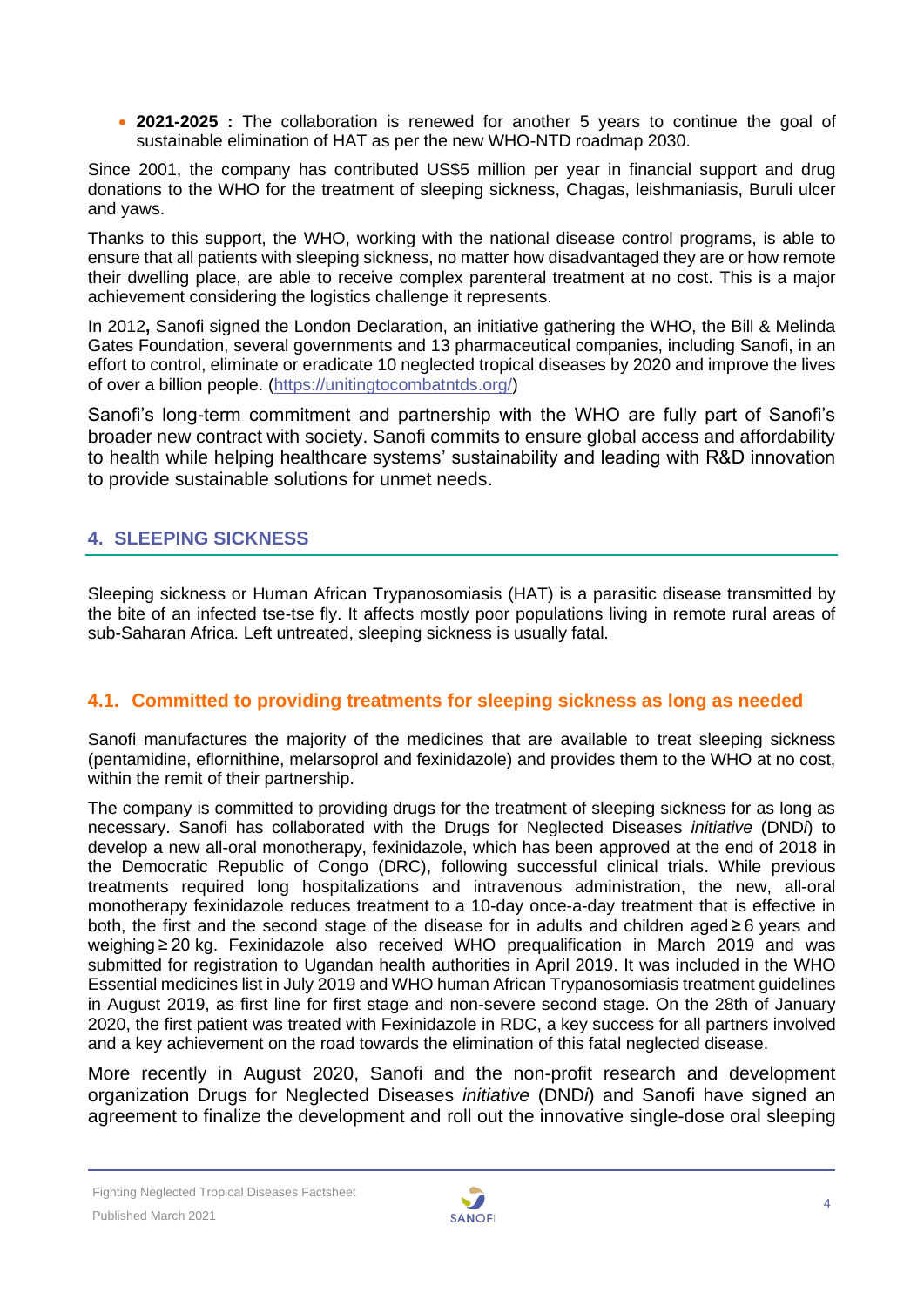sickness treatment acoziborole. Once approved, acoziborole would be the second sleeping sickness treatment to be jointly developed by this public-private partnership.

Acoziborole is a new chemical entity that DND*i* is developing specifically for sleeping sickness. Once approved, the treatment could be administered in a single dose at the point of diagnosis making it a game-changer to support the sustainable elimination of the disease.



Crédit : contrat Xavier Vahed/DNDi

#### <span id="page-4-0"></span>**4.2. Resuming the downward trend in the number of new cases**

Since 2001, more than 40 million people have been screened for sleeping sickness and over 210,000 patients have received treatment for this disease. Thanks to improved detection and disease management, the annual number of patients being diagnosed fell below 10,000 in 2009 for the first time in 50 years and below 3,000 in 2015, to reach 980 cases in 2019 (where Gambiense HAT accounts for more than 98 % reported cases). This is the lowest number of new cases recorded since the implementation of a reliable monitoring system over 80 years ago.

#### **Number of new cases of Human African Trypanosomiasis reported: an illustration of success**

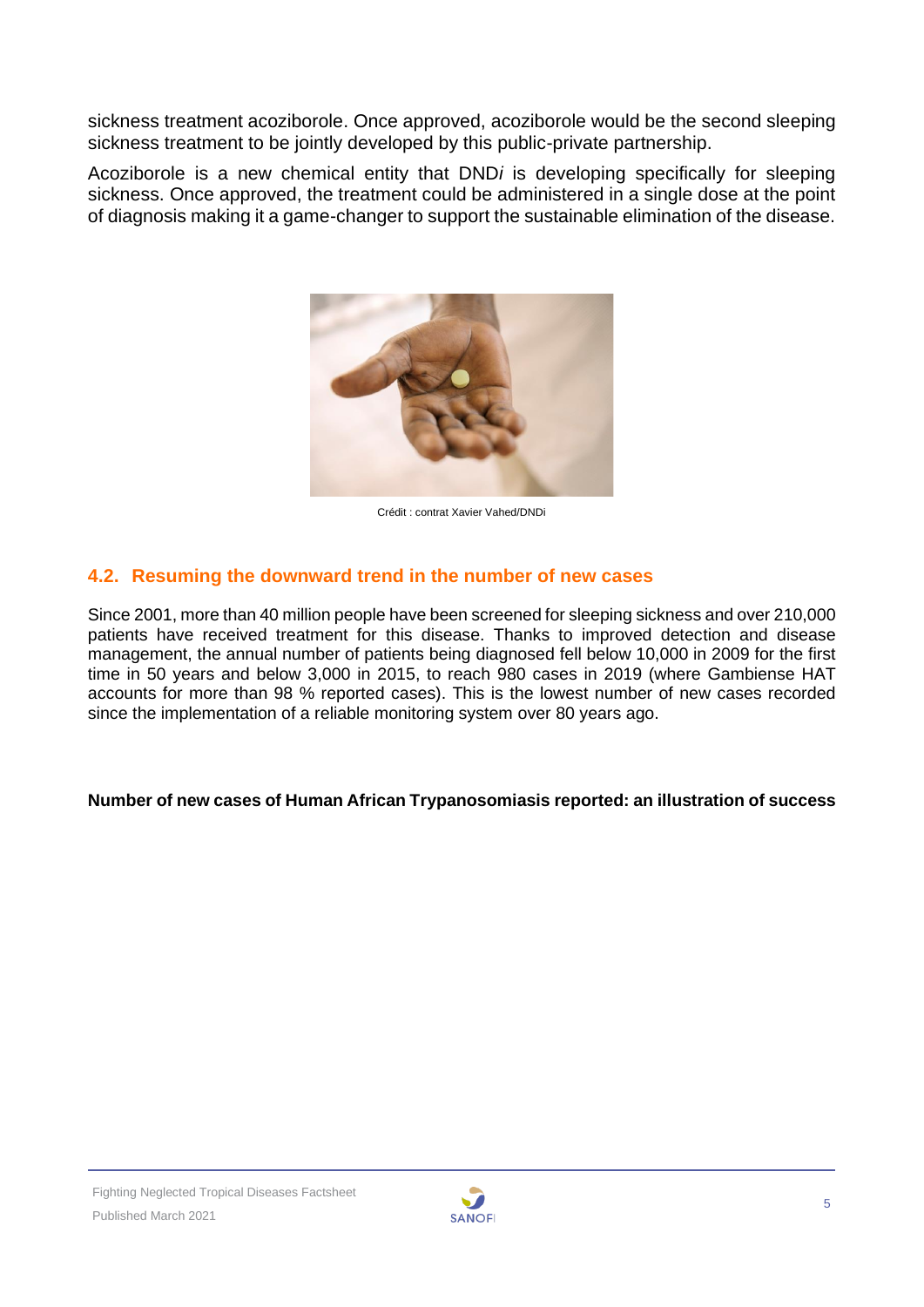

# <span id="page-5-0"></span>**4.3. Preparing countries for sleeping sickness elimination**

Today, mobile medical teams provide diagnosis and treatment in areas of high endemicity, which are invariably remote. The mobile teams are specially trained and equipped to detect the disease and to manage treatment. Their goal is to help provide screening and diagnosis at the earliest stage possible. If sleeping sickness is not treated it is usually fatal, whereas if treatment is administered during the first stage of illness, the patient's life can be saved.

Patients who are diagnosed with stage one sleeping sickness can be treated by the local healthcare professional at the primary care center. Those who are diagnosed with stage two of the disease are taken to the nearest hospital for treatment, which may be several hours away by car or boat.

As sleeping sickness becomes less widespread, keeping mobile teams becomes a challenge. Consequently, a surveillance system must be set up within the healthcare system to ensure that the rare cases of sleeping sickness that do arise are quickly diagnosed and treated.

The WHO is running training programs in countries where the incidence of sleeping sickness is low and setting up sentinel sites that offer the necessary skills to diagnose and treat sleeping sickness.



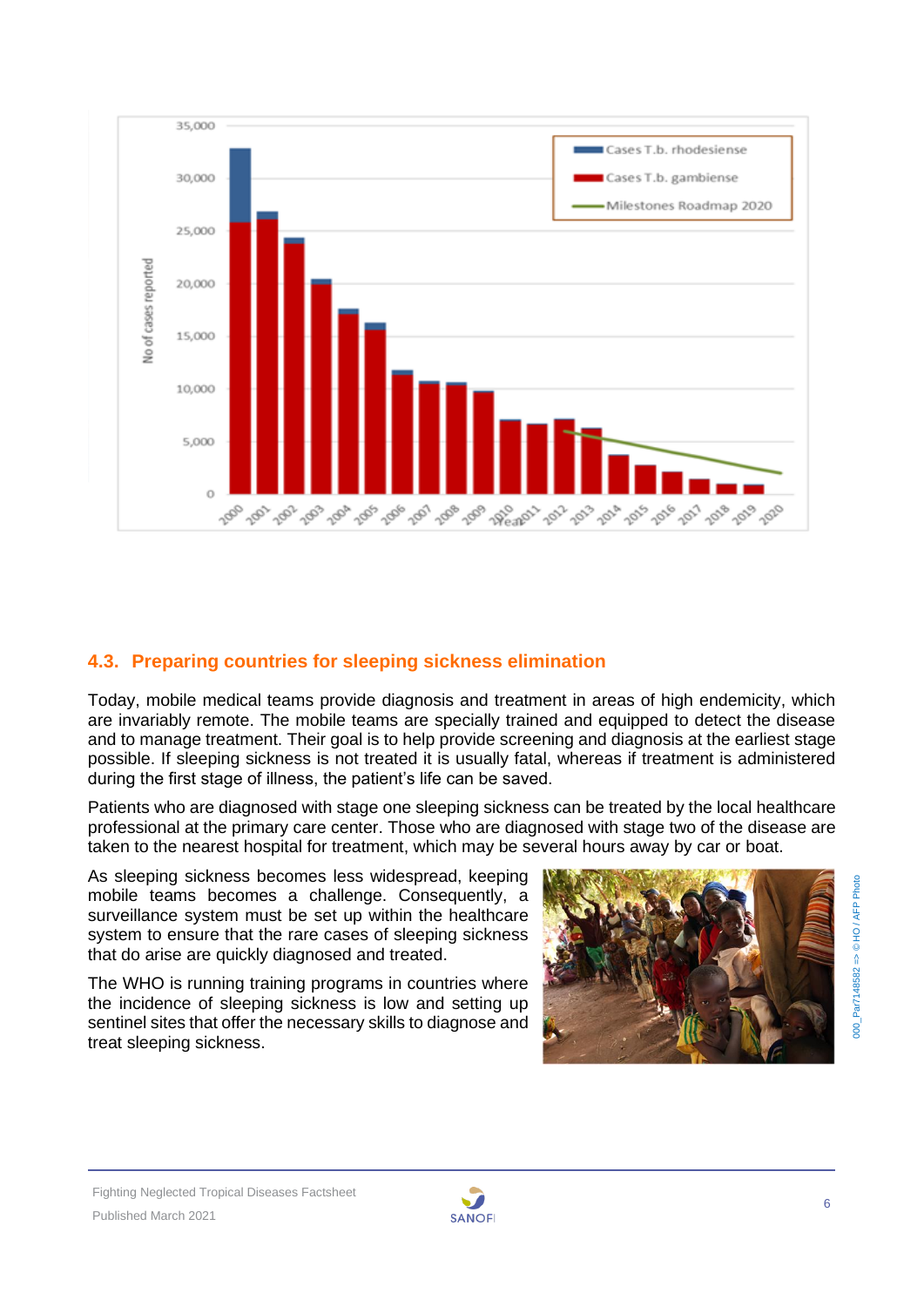#### <span id="page-6-0"></span>**4.4. The future**

In December 2020, Sanofi renewed its collaboration with the WHO for a new term. The company continues to uphold its commitment to provide drugs for the treatment of sleeping sickness, until the disease is eliminated. The commitment was initially made public in the London Declaration, in January 2012 and will continue with the support of the new NTD elimination roadmap until 2030.

Following the approval of Fexinidazole in the Democratic Republic of Congo, where about 80 % of the Gambiense cases are reported, the first patient was successfully treated with Fexinidazole in RDC in January 2020. Sanofi, in partnership with WHO is increasing supply of Fexinidazole and plans to continue the registration of the drug in other endemic countries, such as Uganda.

Furthermore, the company will make efforts to expand its program by finding new, simpler treatment regimens that are better suited to treat patients in remote areas, with limited access to treatment facilities. In August 2020, Sanofi has initiated a new collaboration with DND*i* on a second all-oral, and importantly single-dose treatment, acoziborole. This new chemical entity is now being tested in Phase II/III clinical studies in DRC and Guinea. Once approved, acoziborole would bring a simple, safe, and effective treatment that – together with a rapid diagnostic test – could be administered at point of diagnosis. This important feature would be a game-changer for the sustainable elimination of the disease.

#### <span id="page-6-1"></span>**5. LEISHMANIASIS**

Leishmaniasis is caused by protozoan parasites and transmitted by the bite of infected sand flies. It exists in two forms: a visceral form, affecting notably the liver and spleen; and a cutaneous form, affecting the skin. It is estimated that 700,000 to 1 million new cases and 20,000 to 30,000 deaths occur annually (WHO, Factsheet, updated March 2020 : [https://www.who.int/news-room/fact](https://www.who.int/news-room/fact-sheets/detail/leishmaniasis)[sheets/detail/leishmaniasis\)](https://www.who.int/news-room/fact-sheets/detail/leishmaniasis).

#### <span id="page-6-2"></span>**5.1. The challenge of a complex disease**

Sanofi's commitment to combat leishmaniasis takes several forms:

- Collaboration with the WHO since 2006 to improve epidemiological surveillance and treatment centers for this disease, especially in the Middle East region.
- Providing meglumine antimoniate for developing countries at a single, discounted price.
- Forming research collaborations to find new treatments that are better adapted to patients' needs.
- Supporting physician education programs, particularly in Latin America.

In October 2015, Sanofi and the Institute Pasteur of Tunis signed a partnership agreement to launch a program aiming to educate on cutaneous leishmaniasis in the school environment. This leishmaniasis awareness program distributed 40,000 comic books (available in French, English and Arabic) to schoolchildren in seven governorates where leishmaniasis is endemic. The program was launched in May 2016. The knowledge on the disease was evaluated before and after the comic was read by the pupils in 11 schools, showing an improvement, mainly in those with lower knowledge at baseline, concluding that comics are an appropriate tool for disseminating awareness on endemic diseases.